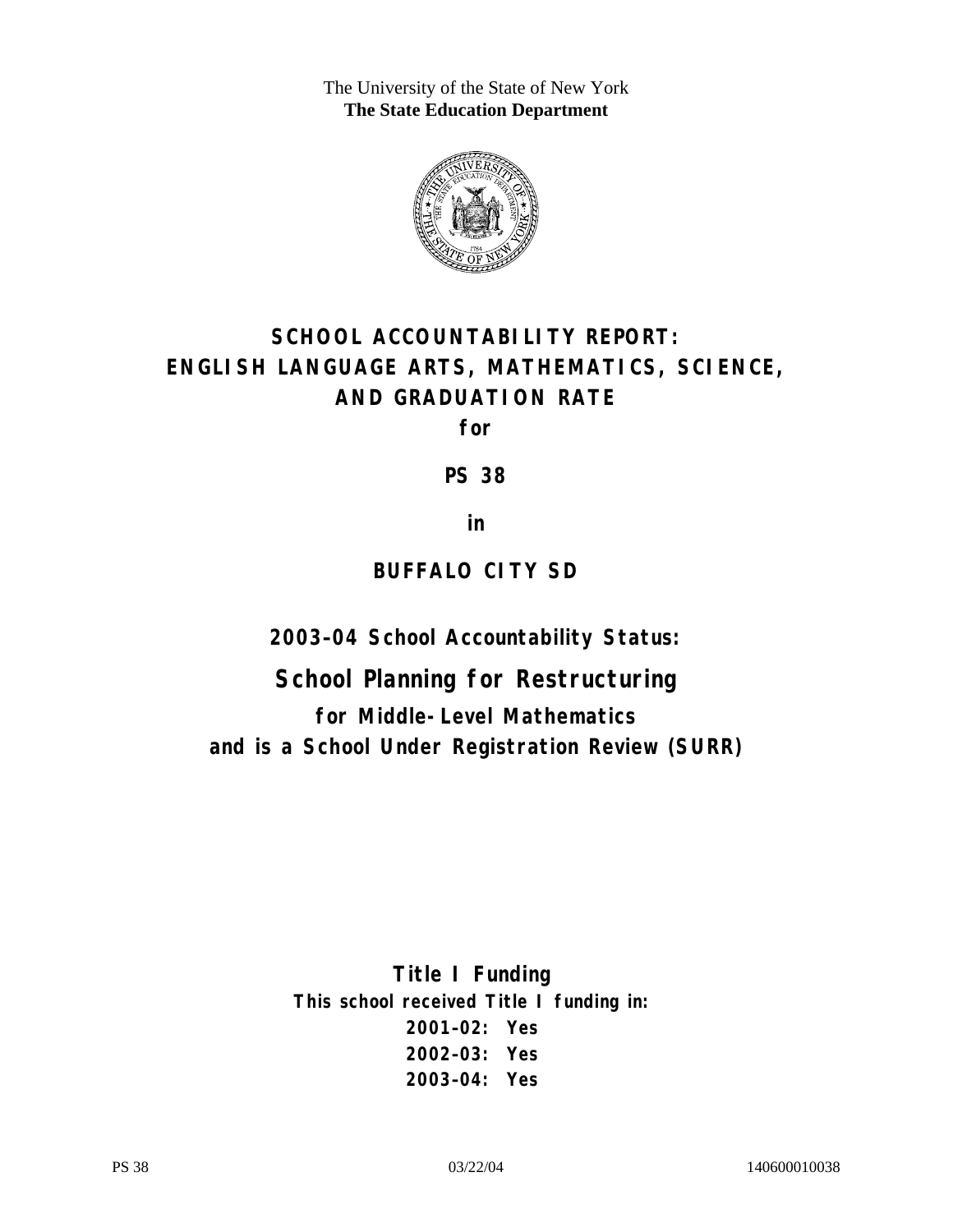#### **District/School Accountability Status Categories**

The list below defines the district or school status categories under New York State's district and school accountability system, which is divided into a Federal Title I component and a State component. A district or school that does not receive Title I funding in a school year does not have a federal status in that year. Schools receiving Title I funds that are not in good standing must provide school choice for their students; those in need of improvement year 2 and beyond must also provide Supplemental Education Services to eligible students. Other consequences for districts and schools not in good standing can be found at: www.emsc.nysed.gov/deputy/nclb/accountability/siinfo.htm. To be removed from any improvement status, a district or school must make Adequate Yearly Progress (AYP) for two consecutive years, or in the case of a School Under Registration Review, achieve the performance targets established for the school by the Commissioner.

**District/School in Good Standing:** A district or school is considered to be in good standing if it has not been identified as a District or School in Need of Improvement, Requiring Corrective Action, Planning for Restructuring, or Requiring Academic Progress, or as a School Under Registration Review.

**District/School Requiring Academic Progress:** Under the State component of New York's accountability system, a district or school that did not make AYP in the same grade and subject for two consecutive years is considered a School Requiring Academic Progress (Year 1) the following year. In each succeeding year that the school fails to make AYP, the year designation is incremented by one.

**District/School in Need of Improvement (Year 1):** A district or school that has not made AYP for two consecutive years in the same grade or subject while receiving Title I funds is considered a District/School in Need of Improvement (Year 1) the following year.

**District/School in Need of Improvement (Year 2):** A District or School in Need of Improvement (Year 1) that does not make AYP in the grade or subject for which it was identified while receiving Title I funds is considered a District or School in Need of Improvement (Year 2) the following year.

**District/School Requiring Corrective Action:** A District or School in Need of Improvement (Year 2) that does not make AYP in the grade or subject for which it was identified while receiving Title I funds is considered a District or School Requiring Corrective Action the following year.

**District/School Planning for Restructuring:** A District or School Requiring Corrective Action that does not make AYP in the grade or subject for which it was identified while receiving Title I funds is considered a District or School Planning for Restructuring the following year.

**School Under Registration Review (SURR):** Schools that are farthest from the State standard and have been determined by the Commissioner to be most in need of improvement are Schools Under Registration Review. These schools must achieve performance targets specified by the Commissioner of Education in their area(s) of identification within a prescribed timeframe or risk having their registration revoked by the Board of Regents.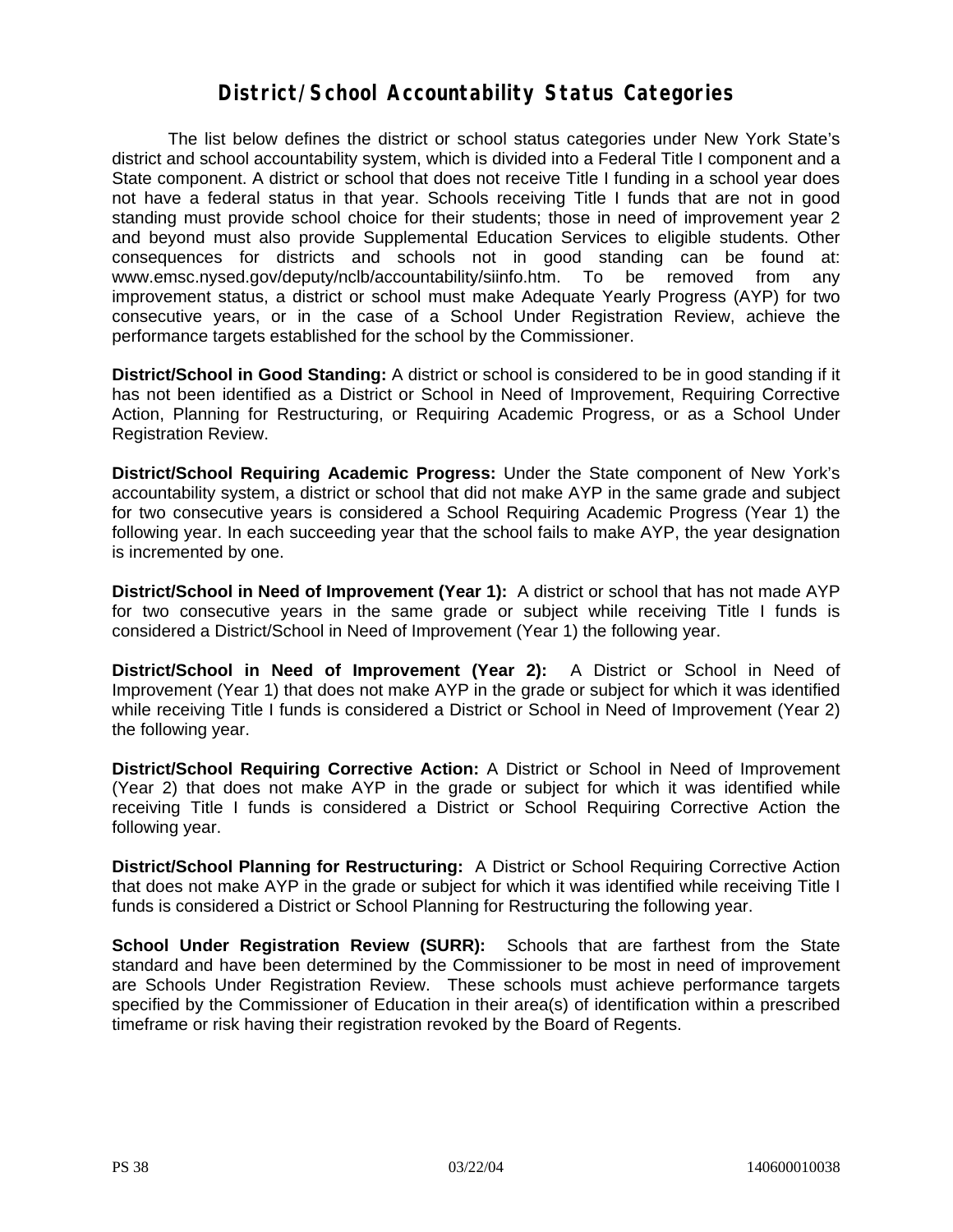### **Middle-Level English Language Arts**

Definitions of terms, such as Performance Index and Effective Annual Measurable Objective (AMO), are in the glossary, which is the last page of this report.

**For a school to make Adequate Yearly Progress (AYP) in 2002–03, every accountability group must make AYP.** 

**For an accountability group to make AYP in 2002–03, it must** 

- 1. meet the 95 percent participation requirement (*2002–03 Participation*), *and*
- 2. *either* meet its Effective AMO *or* make safe harbor (*2002–03 Performance* and *Standards*).

To meet the participation requirement, 95 percent of the grade 8 enrollment in each accountability group with 40 or more students must

be tested. To meet the Effective AMO, the Performance Index for each group with 30 or more continuously enrolled students must equal or exceed the Effective AMO. To make safe harbor, the Performance Index of each of these groups must equal or exceed its ELA safe harbor target *and* the group must meet the middle-level science qualification for safe harbor. (See the middle-level science page of this report for further information on meeting the science qualification for safe harbor.)

*ELA Safe Harbor Targets:* The middle-level *2002–03* ELA Safe Harbor Target is calculated by using the following equation: 2001–02 PI + (200  $-$  the 2001–02 PI)  $\times$  0.10. The 2003–04 ELA Safe Harbor Target is  $\,$ calculated by using the following equation:  $2002-03$  PI +  $(200 -$  the 2002–03 PI)  $\times$  0.10. The 2003–04 target is provided for groups whose PI was below the Effective AMO in 2002–03.

|                                   | 2002-03 Participation |                                    | 2002-03 Performance*                                    |                      | 2002-03 Standards       |                                     |                                                           |                                                              | 2003-04                                           |
|-----------------------------------|-----------------------|------------------------------------|---------------------------------------------------------|----------------------|-------------------------|-------------------------------------|-----------------------------------------------------------|--------------------------------------------------------------|---------------------------------------------------|
| <b>Accountability Group</b>       | Grade 8<br>Enrollment | Percent of<br>Enrollment<br>Tested | Count of<br>Continuously<br>Enrolled<br><b>Students</b> | Performance<br>Index | Effective<br><b>AMO</b> | <b>ELA Safe</b><br>Harbor<br>Target | Met the<br>Science<br>Qualification<br>for Safe<br>Harbor | <b>Made</b><br><b>AYP</b> in<br><b>ELA</b> in<br>$2002 - 03$ | <b>ELA Safe</b><br><b>Harbor</b><br><b>Target</b> |
| All Students                      | 151                   | 95%                                | 136                                                     | 87                   | 98                      | 97                                  | Yes                                                       | <b>No</b>                                                    | 98                                                |
| <b>Students with Disabilities</b> | 28                    |                                    | 26                                                      |                      |                         |                                     |                                                           |                                                              |                                                   |
| American Indian/Alaskan Native    | $\overline{2}$        |                                    | $\overline{2}$                                          |                      |                         |                                     |                                                           |                                                              |                                                   |
| Black                             | 83                    | 95%                                | 74                                                      | 84                   | 96                      | 96                                  | Yes                                                       | <b>No</b>                                                    | 96                                                |
| Hispanic                          | 54                    | 100%                               | 52                                                      | 90                   | 94                      | 80                                  | Yes.                                                      | Yes                                                          | 101                                               |
| Asian or Pacific Islander         | $\overline{2}$        |                                    | 2                                                       |                      |                         |                                     |                                                           |                                                              |                                                   |
| White                             | 10                    |                                    | 6                                                       |                      |                         |                                     |                                                           |                                                              |                                                   |
| <b>Limited English Proficient</b> | 34                    |                                    | 32                                                      | 78                   | 90                      | 20                                  | $***$                                                     | <b>Yes</b>                                                   | 90                                                |
| Economically Disadvantaged        | 135                   | 96%                                | 127                                                     | 89                   | 98                      | 98                                  | <b>Yes</b>                                                | <b>No</b>                                                    | 100                                               |
| <b>Final AYP Determination</b>    |                       |                                    |                                                         |                      |                         |                                     |                                                           | <b>No</b>                                                    |                                                   |

\*For schools with fewer than 30 continuously enrolled tested students in 2002–03, data for 2001–02 and 2002–03 were combined to determine counts and PIs.

\*\*Groups with a "\*\*" are not required to meet the science qualification for safe harbor to make safe harbor in English and mathematics because fewer than 30 students in the group were administered the science test.

**State accountability status in middle-level English language arts: School Requiring Academic Progress Year 1** 

Title I accountability status in middle-level English language arts: School In Need of Improvement Year 1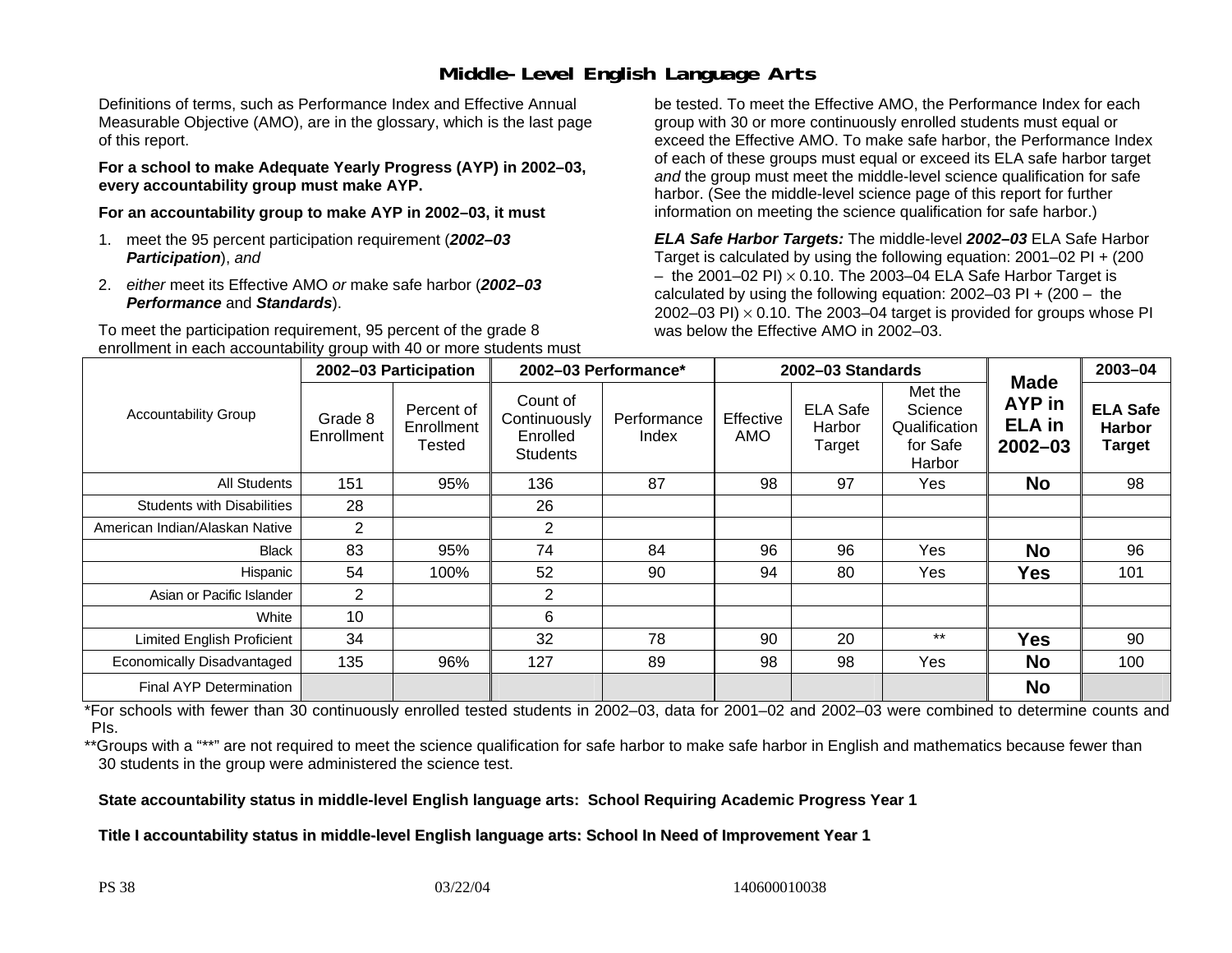### **Middle-Level Mathematics**

Definitions of terms, such as Performance Index and Effective Annual Measurable Objective (AMO), are in the glossary, which is the last page of this report.

**For a school to make Adequate Yearly Progress (AYP) in 2002–03, every accountability group must make AYP.** 

**For an accountability group to make AYP in 2002–03, it must** 

- 1. meet the 95 percent participation requirement (*2002–03 Participation*), *and*
- 2. *either* meet its Effective AMO *or* make safe harbor (*2002–03 Performance* and *Standards*).

To meet the participation requirement, 95 percent of the grade 8 enrollment in each accountability group with 40 or more students must be tested. To meet the Effective AMO, the Performance Index for each group with 30 or more continuously enrolled students must equal or exceed the Effective AMO. To make safe harbor, the Performance Index of each of these groups must equal or exceed its math safe harbor target *and* the group must meet the middle-level science qualification for safe harbor. (See the middle-level science page of this report for further information on meeting the science qualification for safe harbor.)

*Math Safe Harbor Targets:* The middle-level 2002–03 Math Safe Harbor Target is calculated by using the following equation: 2001–02 PI + (200 – the 2001–02 PI) × 0.10. The 2003–04 Math Safe Harbor Target is calculated by using the following equation: 2002–03 PI + (200  $-$  the 2002–03 PI)  $\times$  0.10. The 2003–04 target is provided for groups whose PI was below the Effective AMO in 2002–03.

|                                   | 2002-03 Participation |                                    | 2002-03 Performance*                                    |                      | 2002-03 Standards |                               |                                                           |                                                        | $2003 - 04$                                 |
|-----------------------------------|-----------------------|------------------------------------|---------------------------------------------------------|----------------------|-------------------|-------------------------------|-----------------------------------------------------------|--------------------------------------------------------|---------------------------------------------|
| <b>Accountability Group</b>       | Grade 8<br>Enrollment | Percent of<br>Enrollment<br>Tested | Count of<br>Continuously<br>Enrolled<br><b>Students</b> | Performance<br>Index | Effective<br>AMO  | Math Safe<br>Harbor<br>Target | Met the<br>Science<br>Qualification<br>for Safe<br>Harbor | <b>Made</b><br>AYP in<br><b>Math in</b><br>$2002 - 03$ | <b>Math Safe</b><br><b>Harbor</b><br>Target |
| All Students                      | 147                   | 92%                                | 124                                                     | 70                   | 72                | 72                            | Yes                                                       | <b>No</b>                                              | 83                                          |
| <b>Students with Disabilities</b> | 28                    |                                    | 22                                                      |                      |                   |                               |                                                           |                                                        |                                             |
| American Indian/Alaskan Native    | $\overline{2}$        |                                    | $\overline{2}$                                          |                      |                   |                               |                                                           |                                                        |                                             |
| <b>Black</b>                      | 83                    | 90%                                | 67                                                      | 72                   | 69                |                               |                                                           | <b>No</b>                                              |                                             |
| Hispanic                          | 51                    | 98%                                | 48                                                      | 60                   | 67                | 67                            | Yes                                                       | <b>No</b>                                              | 74                                          |
| Asian or Pacific Islander         | $\overline{2}$        |                                    | $\overline{2}$                                          |                      |                   |                               |                                                           |                                                        |                                             |
| White                             | 9                     |                                    | 5                                                       |                      |                   |                               |                                                           |                                                        |                                             |
| <b>Limited English Proficient</b> | 33                    |                                    | 30                                                      | 27                   | 64                | 40                            | $***$                                                     | <b>No</b>                                              | 44                                          |
| Economically Disadvantaged        | 132                   | 92%                                | 117                                                     | 68                   | 71                | 71                            | Yes                                                       | <b>No</b>                                              | 81                                          |
| <b>Final AYP Determination</b>    |                       |                                    |                                                         |                      |                   |                               |                                                           | <b>No</b>                                              |                                             |

\*For schools with fewer than 30 continuously enrolled tested students in 2002–03, data for 2001–02 and 2002–03 were combined to determine counts and PIs.

\*\*Groups with a "\*\*" are not required to meet the science qualification for safe harbor to make safe harbor in English and mathematics because fewer than 30 students in the group were administered the science test.

**State accountability status in middle-level mathematics: School Requiring Academic Progress Year 4** 

Title I accountability status in middle-level mathematics: School Planning for Restructuring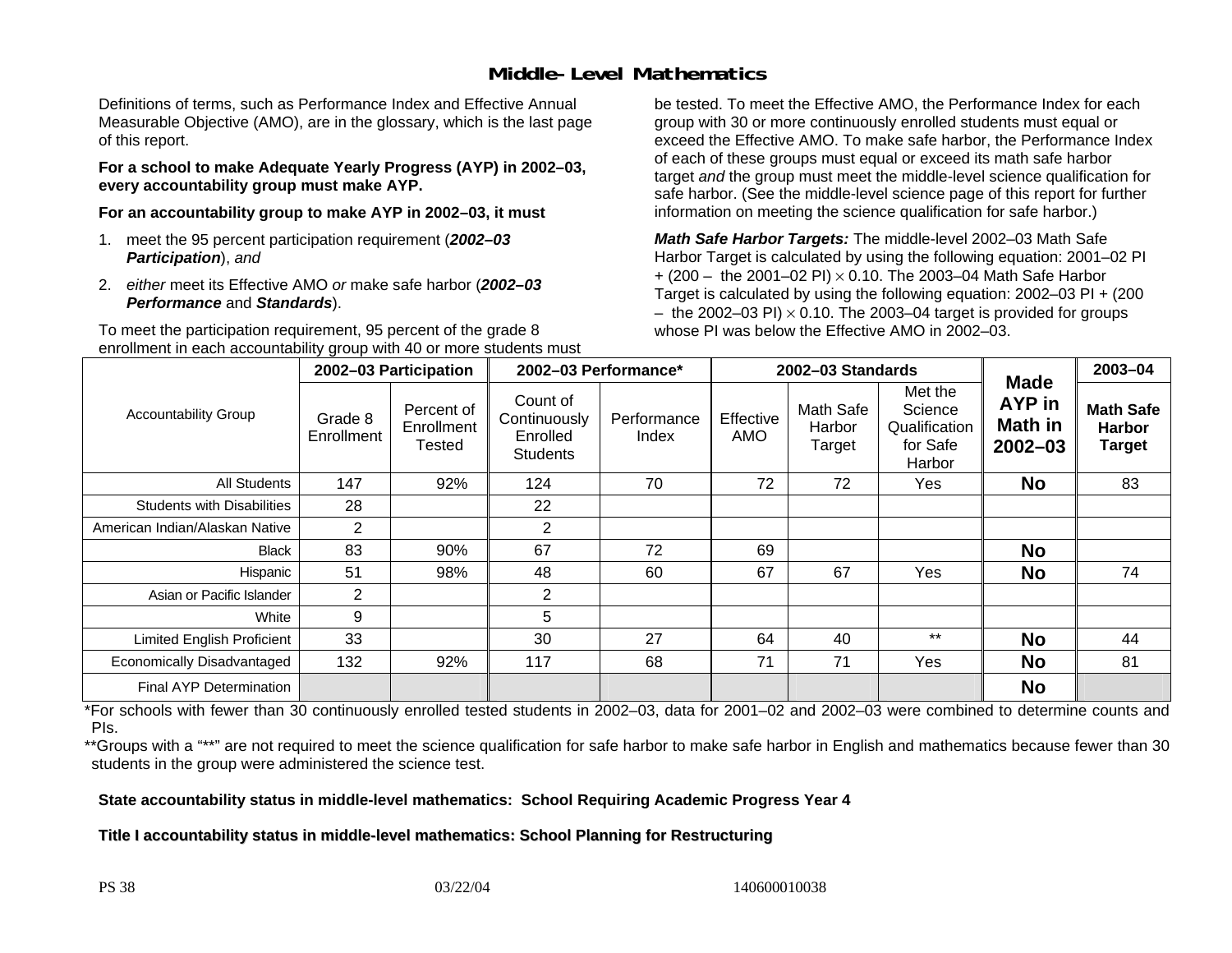### **Middle-Level Science**

Definitions of terms, such as Progress Target and Adequate Yearly Progress (AYP), are in the glossary, which is the last page of this report.

*Made AYP in Science in 2002–03:* For a school to make AYP in science, the Performance Index (PI) for the "All Students" group must equal or exceed the State Science Standard or the Science Progress Target.

*Qualification for Safe Harbor in Middle-Level ELA and Math:* For an accountability group to be considered Qualified for Safe Harbor in

Middle-Level ELA and Math, the PI must equal or exceed the State Science Standard or the Science Progress Target in middle-level science for that group. Groups with fewer than 30 students tested in middle-level science are not subject to this qualification criterion.

*Science Progress Targets:* The middle-level 2002–03 Science Progress Target is calculated by adding one point to the 2001–02 PI. The 2003–04 Science Progress Target is calculated by adding one point to the 2002–03 PI. The 2003–04 target is provided for groups whose PI was below the State Science Standard in 2002–03.

|                                   | 2002-03 Performance*                                    |                      | 2002-03 Standards            |                               |                                             | $2002 - 03$                                                            | 2003-04                       |
|-----------------------------------|---------------------------------------------------------|----------------------|------------------------------|-------------------------------|---------------------------------------------|------------------------------------------------------------------------|-------------------------------|
| <b>Accountability Group</b>       | Count of<br>Continuously<br>Enrolled<br><b>Students</b> | Performance<br>Index | State<br>Science<br>Standard | Science<br>Progress<br>Target | <b>Made AYP</b><br>in Science<br>in 2002-03 | Qualified<br>for Safe<br>Harbor in<br>Middle-<br>Level ELA<br>and Math | Science<br>Progress<br>Target |
| <b>All Students</b>               | 119                                                     | 128                  | 100                          |                               | <b>Yes</b>                                  | Yes                                                                    |                               |
| <b>Students with Disabilities</b> | 22                                                      |                      |                              |                               |                                             |                                                                        |                               |
| American Indian/Alaskan Native    | 1                                                       |                      |                              |                               |                                             |                                                                        |                               |
| <b>Black</b>                      | 68                                                      | 128                  | 100                          |                               |                                             | Yes                                                                    |                               |
| Hispanic                          | 43                                                      | 123                  | 100                          |                               |                                             | Yes                                                                    |                               |
| Asian or Pacific Islander         | 2                                                       |                      |                              |                               |                                             |                                                                        |                               |
| White                             | 5                                                       |                      |                              |                               |                                             |                                                                        |                               |
| Limited English Proficient        | 25                                                      |                      |                              |                               |                                             |                                                                        |                               |
| Economically Disadvantaged        | 112                                                     | 127                  | 100                          |                               |                                             | Yes                                                                    |                               |
| <b>Final AYP Determination</b>    |                                                         |                      |                              |                               | <b>Yes</b>                                  |                                                                        |                               |

\*For schools with fewer than 30 continuously enrolled students in 2002–03, data for 2001–02 and 2002–03 were combined to determine counts and PIs.

**State accountability status in middle-level science: School in Good Standing** 

Title I accountability status in middle-level science: School in Good Standing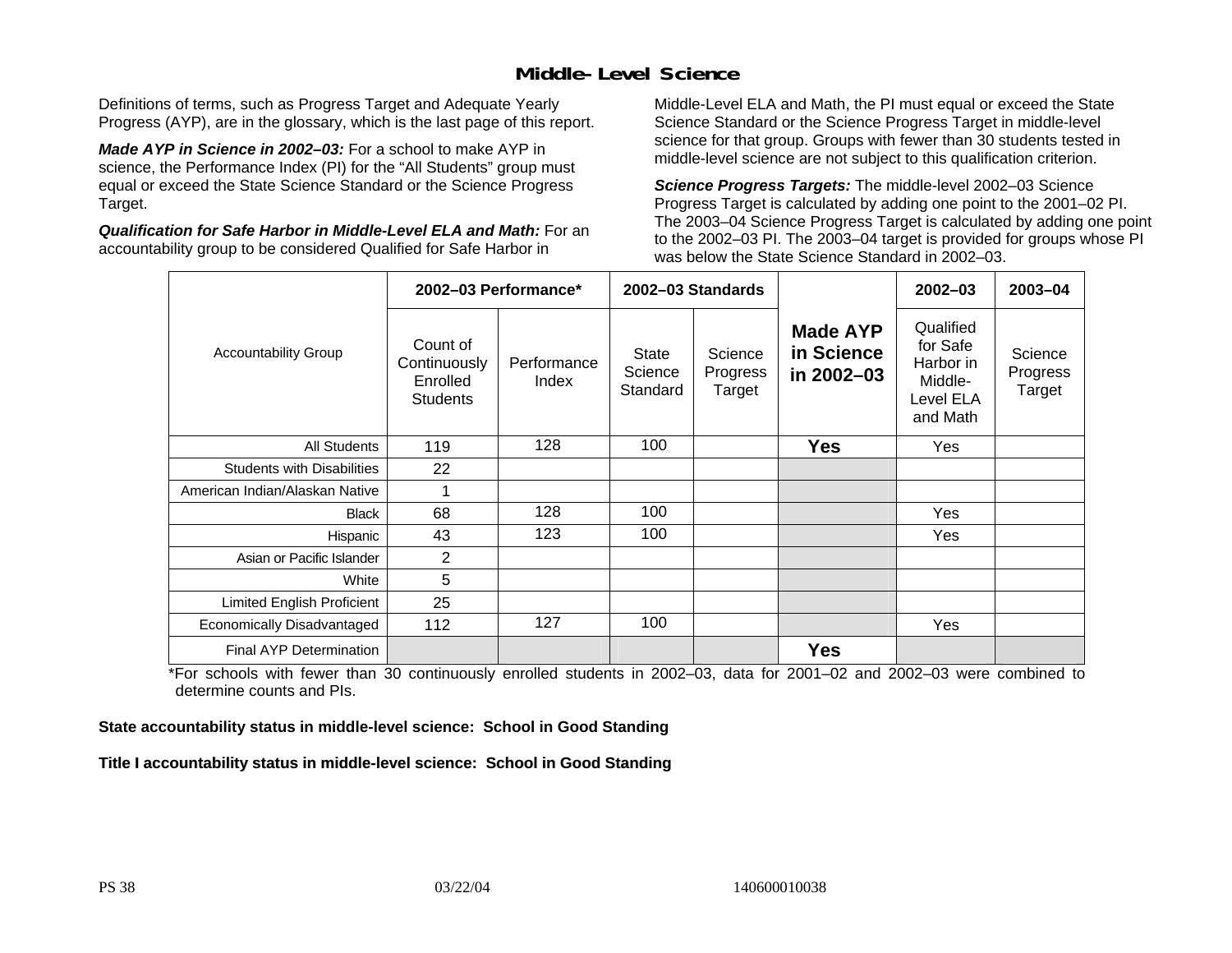#### **Glossary**

**Accountability Cohort: Accountability Cohort:** The 1999 school accountability cohort consists of all students who first entered grade 9 in the fall of 1999, and all ungraded students with disabilities who reached their seventeenth birthday in the 1999–2000 school year, who were enrolled on October 3, 2001. Certain students with severe disabilities, new immigrants, and students who transfer to programs leading to a high school diploma or high school equivalency diploma were not included in the 1999 school accountability cohort. The 1999 district accountability cohort consists of all students in each school accountability cohort plus students who transferred within the district after BEDS day *plus* students who were placed outside the district by the CSE or district administrators and who met the other requirements for cohort membership. Cohort is defined in Section 100.2 (p) (8) of the Commissioner's Regulations.

**Adequate Yearly Progress (AYP):** Adequate Yearly Progress (AYP) indicates satisfactory progress by a district/school toward the goal of proficiency for all students.

**Annual Measurable Objective (AMO):** The Annual Measurable Objective (AMO) signifies that an accountability group is making satisfactory progress toward the goal that 100 percent of students will be proficient in the State's learning standards for English language arts and mathematics by 2013–14. The AMO will be increased in regular increments beginning in 2004–05 until it reaches 200 in 2013–14. (See Effective AMO for further information.)

**Continuously Enrolled Students:** Students enrolled in the school on BEDS day (usually the first Wednesday in October) of the school year and until the day of testing.

**Effective Annual Measurable Objective (Effective AMO):** The Effective Annual Measurable Objective (Effective AMO) is the PI value that each accountability group within a school or district is expected to achieve to make AYP. The Effective AMO is the lowest PI that an accountability group of a given size can achieve in a subject for the group's PI not to be considered significantly different from the AMO for that subject. If an accountability group's PI equals or exceeds the Effective AMO, it is considered to have made AYP. A more complete definition of Effective AMO and a table showing the PI values that each group size must equal or exceed to make AYP are available at www.emsc.nysed.gov/irts.

**Graduation-Rate Cohort:** Graduation-rate cohort for each year includes all students in the accountability cohort in the previous year plus all students excluded from that accountability cohort solely because they transferred to a general education development (GED) program.

**Graduation-Rate Standard:** The criterion value that represents a minimally satisfactory percentage of cohort members earning a local diploma. The State Graduation-Rate Standard is 55 percent. The Commissioner may raise the Graduation-Rate Standard at his discretion in future years.

**Performance Index (PI):** A Performance Index is a value from 0 to 200 that is assigned to an accountability group, indicating how that group performed on a required State test (or approved alternative) in English language arts, mathematics, or science. Student scores on the tests are converted to four achievement levels, from Level 1 (indicating no proficiency) to Level 4 (indicating advanced proficiency). *At the elementary and middle levels, the PI is calculated using the following equation: (Count of Continuously Enrolled Tested Students Performing at Levels 2, 3, and 4 + the Count at Levels 3 and 4) + Count of All Continuously Enrolled Tested Students. At the secondary level, the PI is calculated using the following equation: (Count of Cohort Members Performing at Levels 2, 3, and 4 + the Count at Levels 3 and 4) + Count of All Cohort Members.* A list of tests used to measure student performance for accountability is available at www.emsc.nysed.gov/irts.

**Progress Target:** For accountability groups below the State Standard in science or graduation rate, the Progress Target is an alternative method for making AYP or qualifying for safe harbor in English language arts and mathematics based on improvement over the previous year's performance.

**Safe Harbor:** Safe Harbor provides an alternative means to demonstrate AYP for accountability groups that do not achieve their Effective AMOs in English or mathematics.

**Science Standard:** The criterion value that represents a minimally satisfactory performance in science. In 2002–03, the elementary-level Science Standard was 40 percent of tested students scoring at or above the State Designated Level. In 2003–04 and future years, with the introduction of the new science test, the elementary-level science standard is a PI of 100. In 2002–03 and future years, the middle-level Science Standard is a PI of 100. The Commissioner may raise the State Science Standard at his discretion in future years.